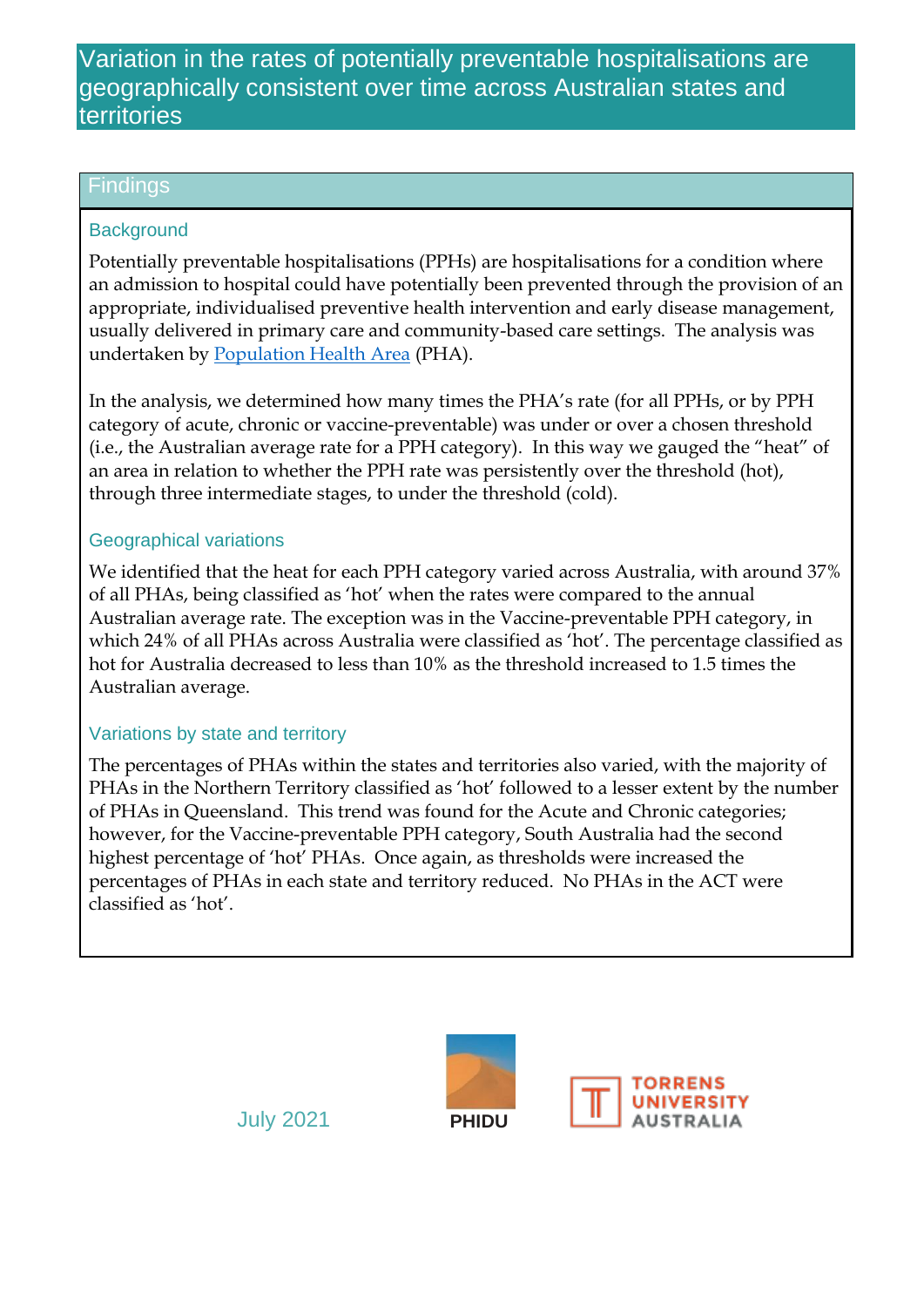# **Copyright**

#### **© Public Health Information Development Unit, Torrens University Australia 2021**

This work is subject to copyright, attribution and reproduction rights under a Creative Commons Attribution-NonCommercial-ShareAlike 3.0 Australia licence.  $(C<sub>c</sub>)$  BY-NC-SA Material excluded from this licence includes:

material protected by a trademark;

 material owned by third parties, which may include design and layout, images and signatures (we have made all reasonable effort to identify and label material owned by third parties); material containing a separate copyright licence.

Material presented in this report and associated atlases, graphics packages and data sheets may be copied, distributed, remixed, transformed or built upon however you must attribute PHIDU as the copyright holder in compliance with our licensing and attribution policy, available at

[http://phidu.torrens.edu.au/help-and-information/about-our-data/licensing-and-attribution](http://phidu.torrens.edu.au/help-and-information/about-our-data/licensing-and-attribution-of-phidu-content)[of-phidu-content](http://phidu.torrens.edu.au/help-and-information/about-our-data/licensing-and-attribution-of-phidu-content).

To view the full terms and conditions of the licence, refer to the Creative Commons licence information available at <https://creativecommons.org/licenses/by-nc-sa/3.0/au/legalcode>.

## Suggested citation

Public Health Information Development Unit (PHIDU). Variation in the rates of potentially preventable hospitalisations are geographically consistent over time across Australian states and territories. Adelaide: PHIDU, Torrens University Australia, July 2021

Contact details

E: [phidu@tua.edu.au](mailto:phidu@tua.edu.au)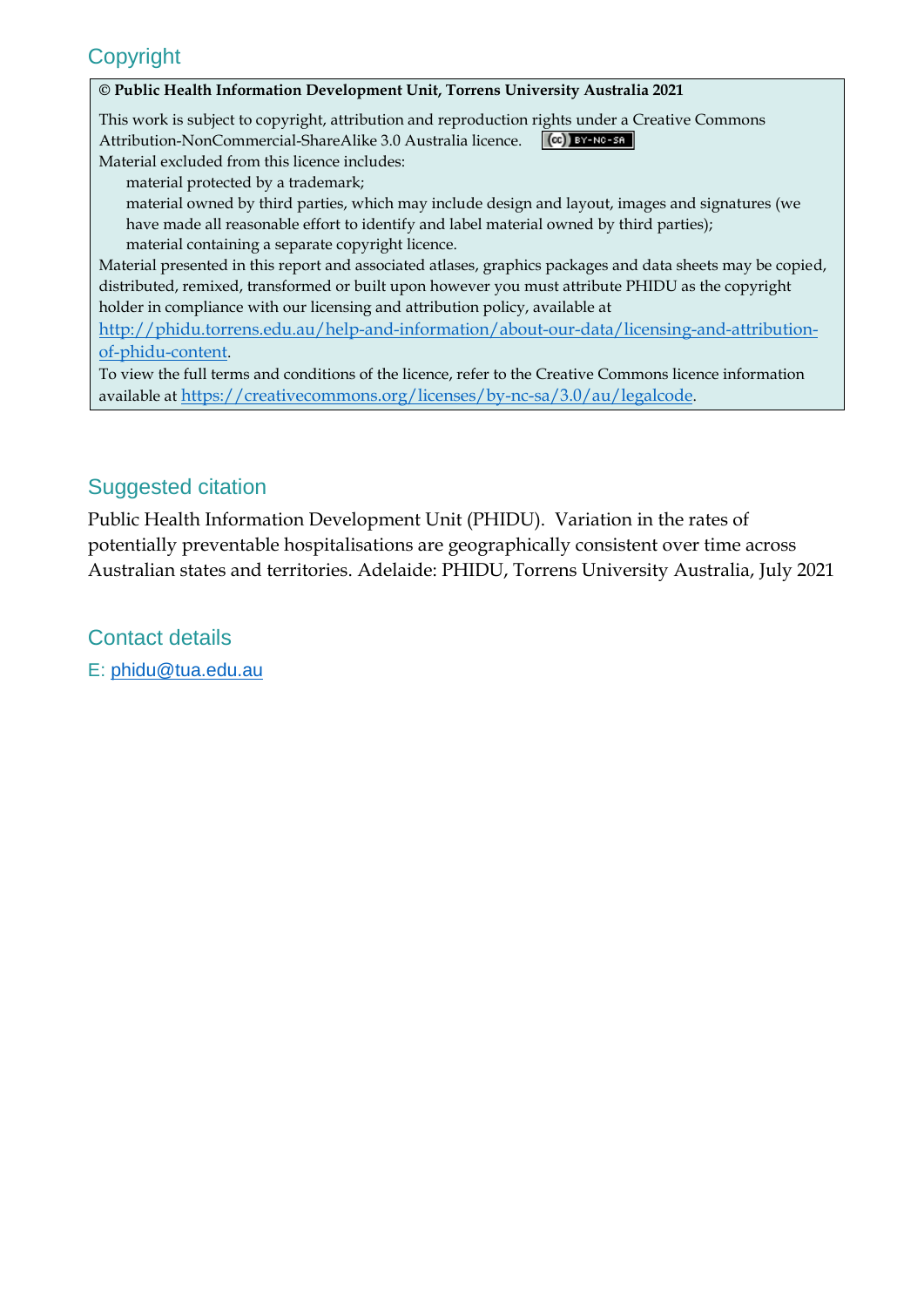# Variation in the rates of potentially preventable hospitalisations are geographically consistent over time across Australian states and territories.

## What do we know?

The ever-increasing number of hospitalisations places an enormous strain on the hospital system in terms of the quality of the care provided and on healthcare resources. One approach to reduce these admissions is through improved access to and stronger effective management of conditions in a primary care setting. This approach is formally reflected in the use of the Potentially Preventable Hospitalisations (PPH) indicator, a national accessibility and effectiveness health performance progress measure within the Australian National Healthcare Agreement [1].

PPHs are hospitalisations for a condition where an admission to hospital could have potentially been prevented through the provision of an appropriate individualised preventative health intervention and early disease management, usually delivered in primary care and community-based care settings [1]. PPHs are classified based on the condition at admission into three categories; Acute, Chronic and Vaccine-preventable, with the type of category advocating what action could be taken:

- 1. Hospitalisations for Acute conditions may not be preventable when the hospitalisation occurs, but this hospitalisation should not occur if timely and adequate access to primary care was received earlier;
- 2. Admissions for Chronic conditions may be been prevented through behaviour modification and lifestyle change to prevent the condition from worsening and requiring hospitalisation; and
- 3. Vaccine-preventable conditions can generally be prevented by receiving a vaccination.

These measures have an inherent geographic enquiry to them, i.e., which locations have high rates of PPH and which locations don't. This information is lacking at a local area level, where decisions on access and effectiveness of treatments can be made.

## What did we do?

The traditional PPH measure is an age-standardised rate of hospital admissions per capita for each type of category or condition. We took five years of Australian hospital admission data geocoded to our [Population Health Areas](https://phidu.torrens.edu.au/help-and-information/about-our-data/geographical-structures) (PHAs). This data was used to calculate how many times over each year the PHA's rate (for a total number of PPHs or by PPH category) was under or over a chosen threshold (i.e. the Australian average rate for a PPH category). The number of times for each PHA was then graded into one of five values, ranging from cold to hot. This categorisation gauged the "heat" of an area in relation to whether the PPH rate was persistently over the threshold. The analysis gave rise to two outputs:

- 1. to illustrate the differences of PPH heat between PHAs, we created [web-based](https://phidu.torrens.edu.au/social-health-atlases/topic-atlas/pph)  [interactive atlases,](https://phidu.torrens.edu.au/social-health-atlases/topic-atlas/pph) which highlight the level of heat and the clustering of like heat values; and
- 2. to illustrate the category and condition differences within a PHA, we created [PHA based](https://phidu.torrens.edu.au/social-health-atlases/topic-atlas/pph#using-the-atlas)  [heat map graphs,](https://phidu.torrens.edu.au/social-health-atlases/topic-atlas/pph#using-the-atlas) which also included a proxy indicator of the health status of the PHA, based on rates of non-PPH conditions.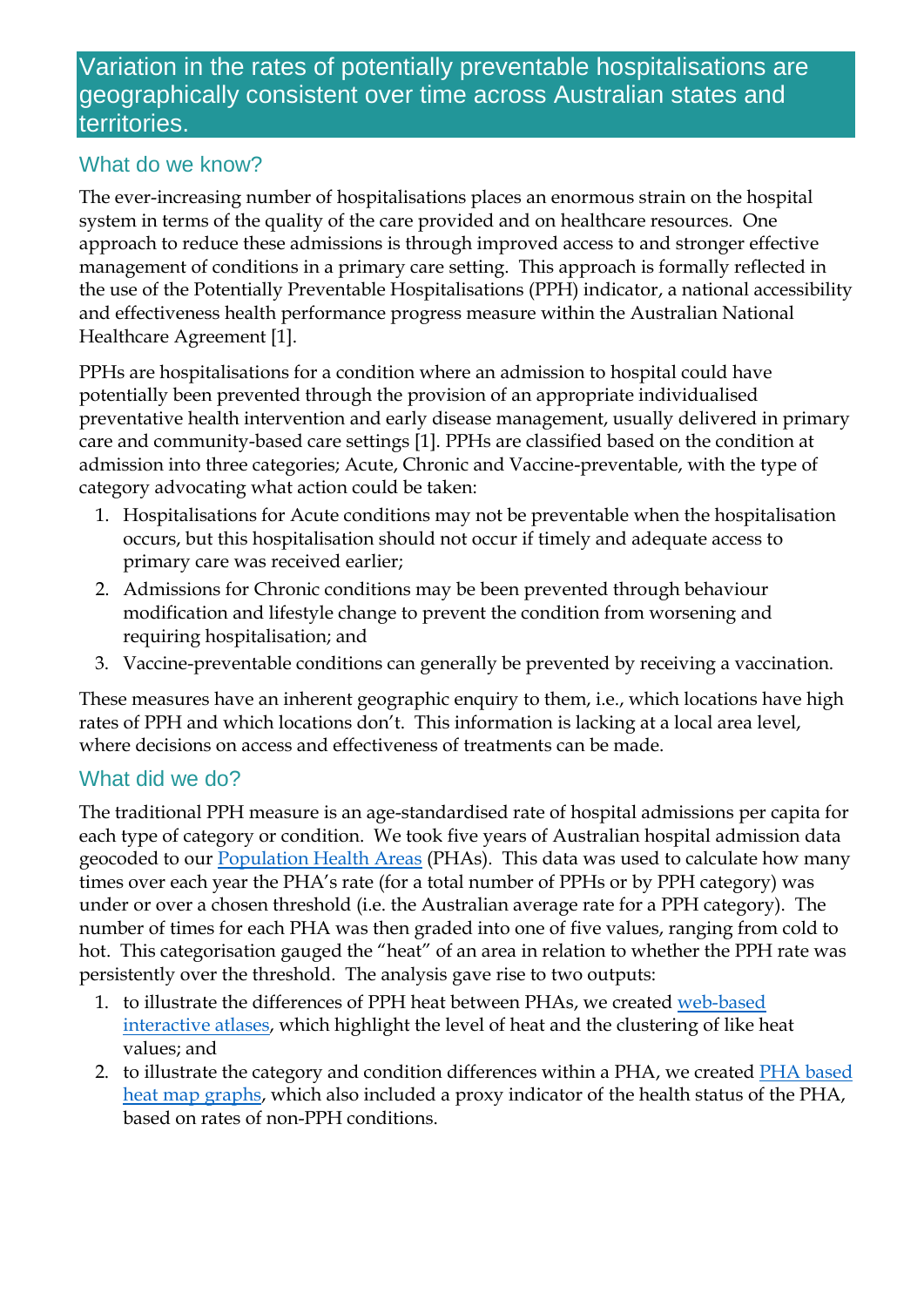In this fact sheet, we have estimated the percentage of 'hot' PHAs across Australia, its states and territories.

## What does it show?

We identified that the heat for each PPH category varied across Australia, with around 37% of all PHAs, or around 440 PHAs, being classified as 'hot' when the rates were compared to the annual Australian average rate (Figure 1). The exception was in the Vaccine-preventable PPH category, in which 24% of all PHAs across Australia were classified as 'hot'. The percentage classified as hot for Australia decreased to less than 10% as the threshold increased to 1.5 times the Australian average. The percentages of PHAs within the states and territories also varied, with the majority of PHAs in the Northern Territory classified as 'hot' followed to a lesser extent by the number of PHAs in Queensland across the PPH categories. This trend was found for the Acute and Chronic categories; however, for the Vaccine-preventable PPH category, South Australia had the second highest percentage of 'hot' PHAs. Once again, as thresholds were increased the percentages of PHAs in each state and territory reduced. No PHAs in the ACT were classified as 'hot'.

## Where to next?

We have created a multifaceted dataset reflecting the geographic variation and temporal persistence for a suite of PPH indicators. How this variation reveals itself at the local level needs to be investigated further to address primary care issues. The [web-based atlases](https://phidu.torrens.edu.au/social-health-atlases/topic-atlas/pph) and [heat map graphs](https://phidu.torrens.edu.au/social-health-atlases/topic-atlas/pph#using-the-atlas) provide the next step to investigate these issues locally. These visualisations offer a powerful policy, planning and evaluation tool to many different types of decision makers concerned with reducing preventable hospitalisations across Australia.

## References

Australian Institute of Health and Welfare (AIHW). 2020. [National Healthcare Agreement: PI 18](https://meteor.aihw.gov.au/content/index.phtml/itemId/716530)–Selected [potentially preventable hospitalisations, 2020 \(aihw.gov.au\)](https://meteor.aihw.gov.au/content/index.phtml/itemId/716530) Australian Institute of Health and Welfare; 2020 (accessed 03/08/2021).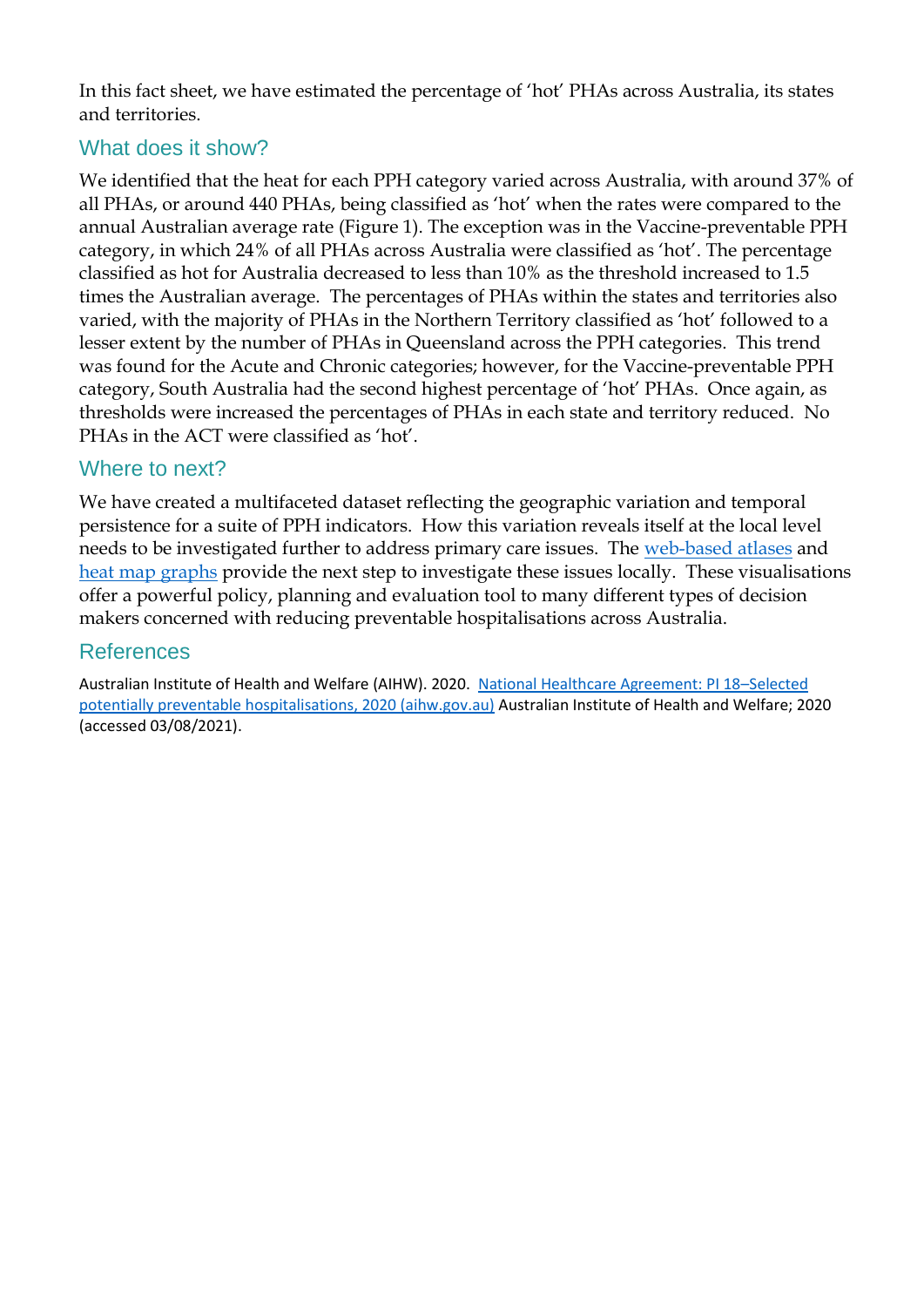

Figure 1: Percentage of Population Health Areas that are classified as 'hot' for Total, Acute, Chronic and Vaccine-preventable PPH categories, by threshold and State and Northern Territory.

**Thresholds**